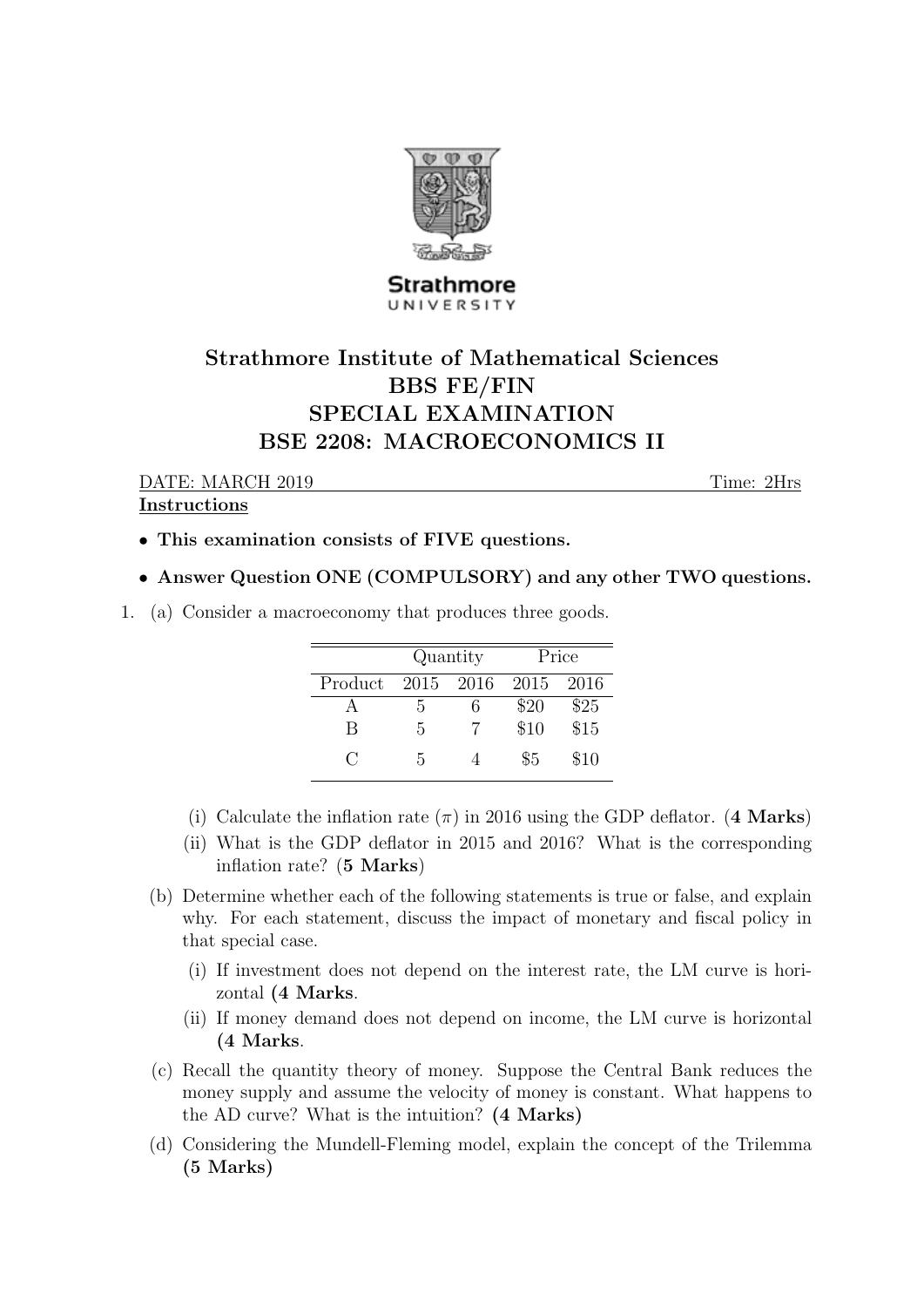| Goods market           | Money market        |  |  |
|------------------------|---------------------|--|--|
| $C = 100 + 0.9(Y - T)$ | $M = 4000$          |  |  |
| $I = 50 - 7.5r$        | $P = 10$            |  |  |
| $NX = -50$             | $L(Y,r) = Y - 350r$ |  |  |
| $G = 200; T = 100$     |                     |  |  |

- 2. (a) Consider the above short-run, open-economy model of the economy.
	- (i) Sketch the IS and LM equations and then find the equilibrium values of  $r$ and  $Y$  (10 Marks)
	- (ii) What is the value of the Keynesian cross tax multiplier? Policy makers wish to shift the IS curve to the left by 450. How much do they need to raise taxes to do so? What are the resulting equilibrium values of r and  $Y$ ? (6) Marks)
	- (iii) At equilibrium in part(i), what is the value of national saving, investment, and net capital outflows? Assume a shock occurs that makes exports more appealing. At current interest rates, does the local currency need to depreciate or appreciate to bring the foreign exchange market back into equilibrium  $(i.e N X = S - I)?$  (4 Marks)
- 3. (a) In the AD-SRAS-LRAS model of the economy, Assume SRAS curve is upward sloping. Parliament has debated raising the minimum wage to over Kes.15,000. Doing so would permanently increase the production costs to business, especially those relying on lower-skilled workers. Use the AD-AS model to discuss the Macro impacts on the price level, real GDP and unemployment. (10 Marks)
	- (b) The price level in the domestic and foreign countries is initially equal to  $P =$  $P^* = 100$ . The foreign country is experiencing rapid growth in real GDP of  $8\%$ and targets a 2% inflation rate. The domestic country is experiencing no growth in real GDP or price level. What does the Central Bank in the foreign country need to do to hit the inflation target and what will be the resulting nominal exchange rate? Defend your answer. (10 Marks)
- 4. (a) Consider two countries : Frugalia and Prodigalia (we will call them F and P). In both countries the production function is Cobb-Douglas:  $Y = AK^{\frac{1}{3}}N^{\frac{2}{3}}$ . Where A denotes the total factor productivity, K is physical capital, and N is labor. The population growth rate is 0.1, physical capital depreciates at the rate of 0.1 and  $A = 1$ . In F the savings rate is  $s_F = 0.2$  and in P it is  $S_P = 0.4$ 
	- (i) Write the production function in terms of output per capita  $(Y/N)$  (2) Marks)
	- (ii) Find the steady state values of the capital-labor ratio  $(K/N)$  in both countries (4 Marks)
	- (iii) Find the steady state values of the output per capita  $(Y/N)$  in both countries (2 Marks)
	- (iv) In which of the countries is consumption per capita higher in steady state?  $(3)$ Marks)